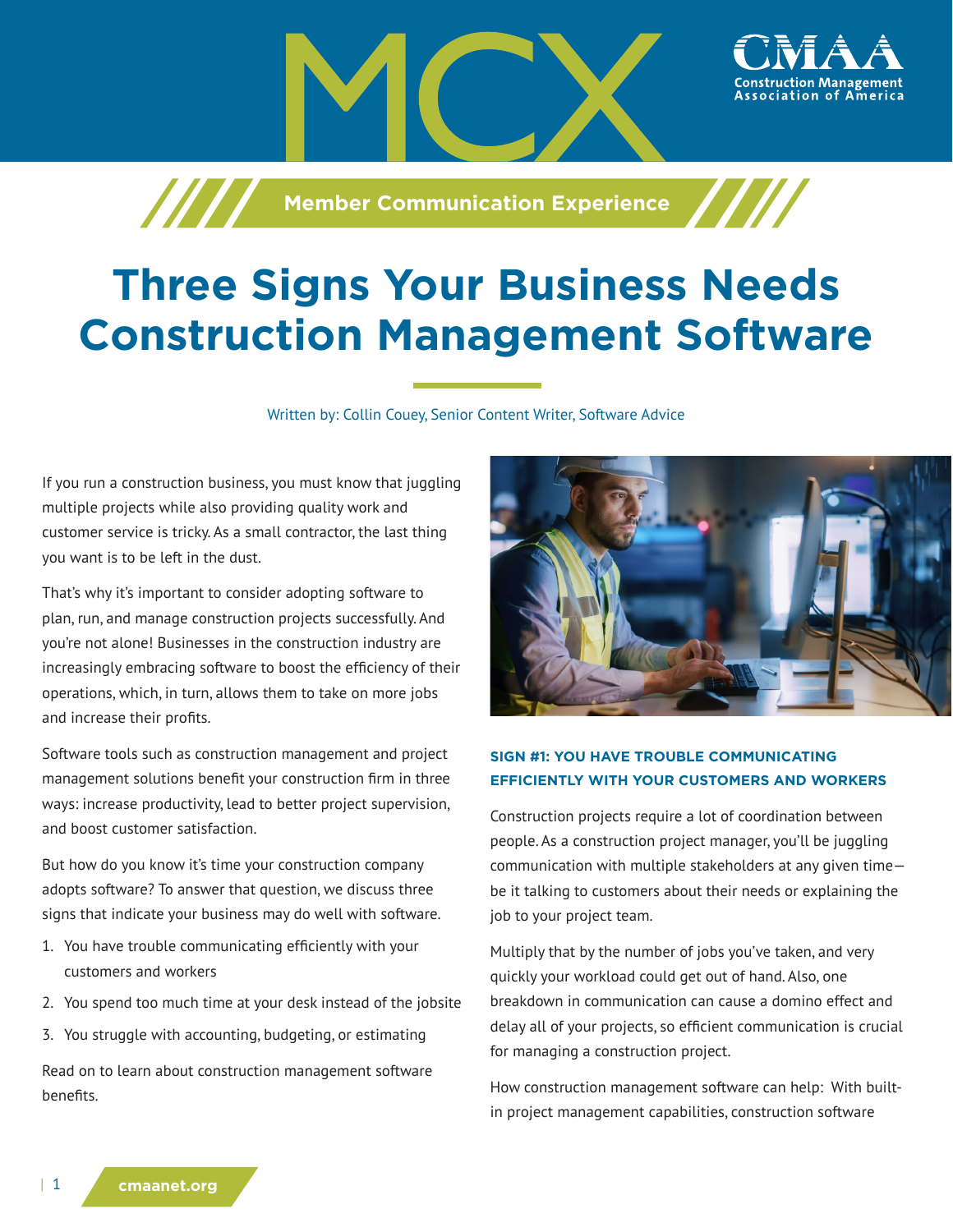helps avoid inefficiencies such as poor project scheduling that can result in overbooked crews. It also lets you store and organize important project documents, which helps deliver projects on time and budget.

With email or phone communication, you run the risk of forgetting or missing out on important details. Construction management software stores all project-related communication in one centralized location so such mistakes happen less frequently. It also sends real-time notifications to your staff and clients about project developments.

Additionally, you gain access to team calendars and a centralized dashboard to monitor the progress of all of your projects and ensure everyone is on the same page each step of the way.

### **SIGN #2: YOU SPEND TOO MUCH TIME AT YOUR DESK INSTEAD OF THE JOBSITE**

Desk work is an inevitable part of running a construction company, but spending too much time rummaging through piles of paper searching for missing invoices, client details, or important project documents is a sign you need software to better manage your projects.

How construction management software can help: Manual methods are clunky and prone to errors such as misplaced documents. With construction project management software, you can upload and save all your files, paperwork, and communication in an online repository that can be accessed from any device as long as you have an internet connection.

If customers have a question about the status of their project, you can look it up on your phone while you're talking with them. The same goes for coordinating with your workers and suppliers. All of the information is readily available, and you can access it from anywhere, at any time.

As a result, you'll be able to spend more time at the job site and less time at your desk worrying about missing documents.

## **SIGN #3: YOU STRUGGLE WITH ACCOUNTING, BUDGETING, OR ESTIMATING**

Find yourself dragging your feet when it comes to crunching the numbers, looking for deductions, managing invoices, and doing taxes? Or falling behind on providing timely estimates to prospects? Get software that'll make those jobs easier. For a construction company like yours, one of the best ways to get more jobs is to automate as much budgeting, estimating, and accounting as possible.

Manual estimation methods can lead to inaccurate quotes due to the lack of updated information about the cost of materials. And inaccurate estimates lead to unhappy customers. Imagine asking a client for more money in the middle of a project or, worse yet, not landing the project at all due to incorrect pricing data.

How construction management software can help: With a construction management software solution, you can build detailed cost estimates and timelines within minutes. The tool is equipped with estimation capabilities that let you download a price list that states the cost of building materials and labor for any zip code. It automates the process of creating construction estimates for every project phase, thereby helping you win more bids.

Construction management software also assists with project budgeting, creation of purchase orders, comparison of actual project costs vs. estimates, and tracking of a project's earned value.

These capabilities make project management a lot easier, as you can track the project budget in real time, manage payroll, set reminders for outstanding payments, and handle finances better.

## **NEXT STEP: GET CONSTRUCTION MANAGEMENT SOFTWARE TO SCALE YOUR BUSINESS**

If you're currently booked solid for several months, you may think you don't need construction or project management software. After all, what you're doing is working, but as you grow and take on more projects, the time you spend manually creating estimates, managing projects, communicating with customers, and working on business finances will also increase.

With construction management software, you'll be able to save time on those manual tasks and focus more on winning bids or just spending time with your family and friends.  $\bullet$